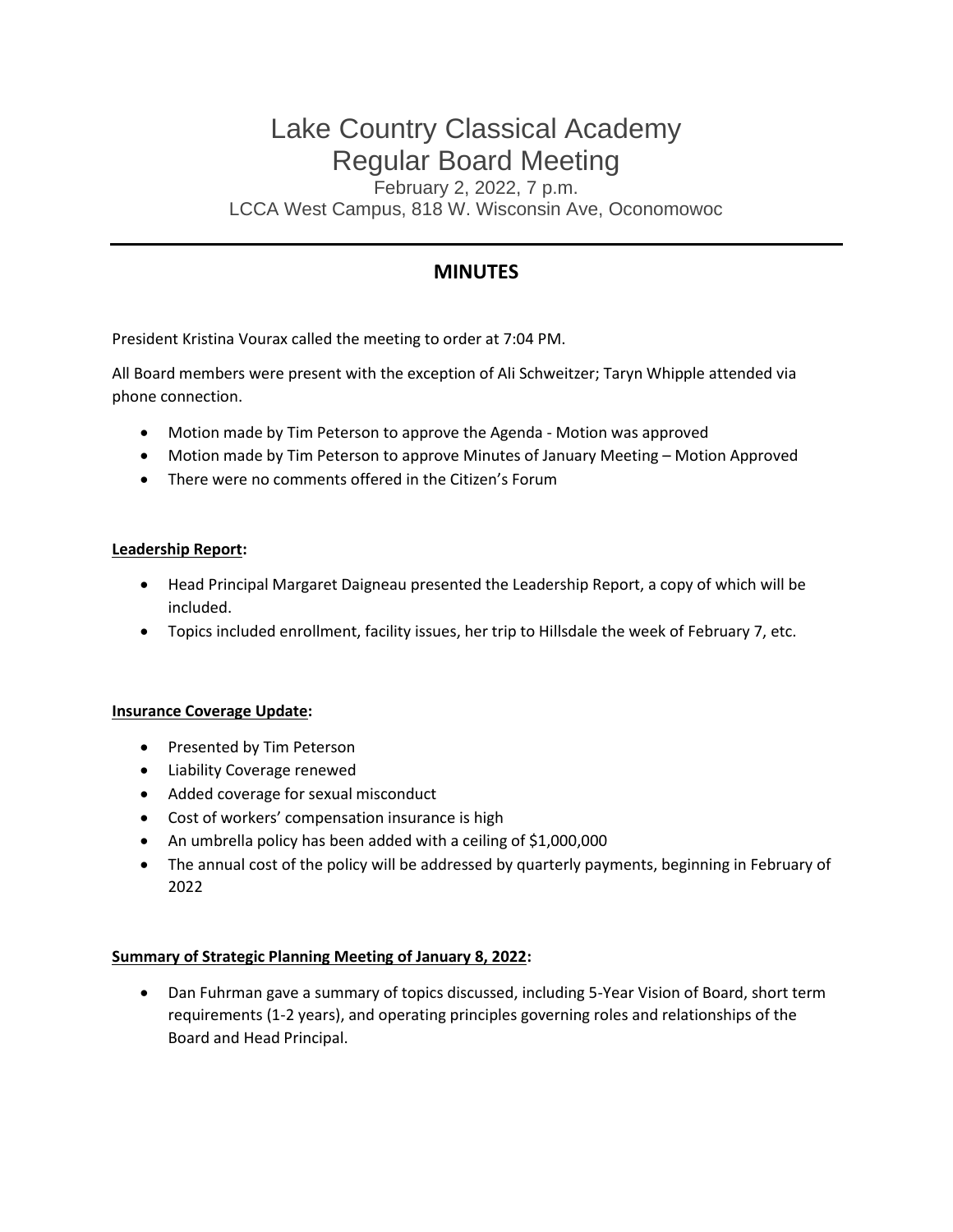# **Student Handbook:**

- Margaret Daigneau presented a comprehensive document encompassing all manner of operations, rules, and life at LCCA.
- Motion made by Tom Gehl to approve the Handbook as presented, with the understanding that there would be minor modifications submitted, such changes to be cosmetic and not substantive.
- Additionally, it was noted that this Handbook will be a living document going forward, and subject to change as appropriate.

# **Accounting Policy and Procedures Manual (revised):**

- Brian Hastings presented
- Motion by Tim Peterson to approve was made and passed.

# **Treasurer's Report:**

- Brian Hastings presented this report
- Cash on hand as of January was \$120,000
- Next payment from DPI scheduled for February 15
- Our operating deficit for the 2021-22 year continues to be reduced, but does stand at \$160,000.
- Fund raising will be needed to close this gap.

#### **Finance and Facilities Committee Report:**

- The committee continues to look at a variety of options and alternatives to gain space for next year.
- Dan Fuhrman shared an update on the W.S. Knight Foundation's grant of \$500,000 in matching funds to supplement our own fund-raising efforts.
- This will be split into two grants of equal \$250,000 value.
- The first half will run from  $12/21/21 8/30/22$ , and is unrestricted. This means we can use it for whatever purposes we deem necessary.
- The second half will run from 9/1/22 8/31/23, and is to be focused on capital needs.
- Again this grant is targeted for use as matching funds to our own successes in this area.
- The next meeting of this committee is February 16, 2022.